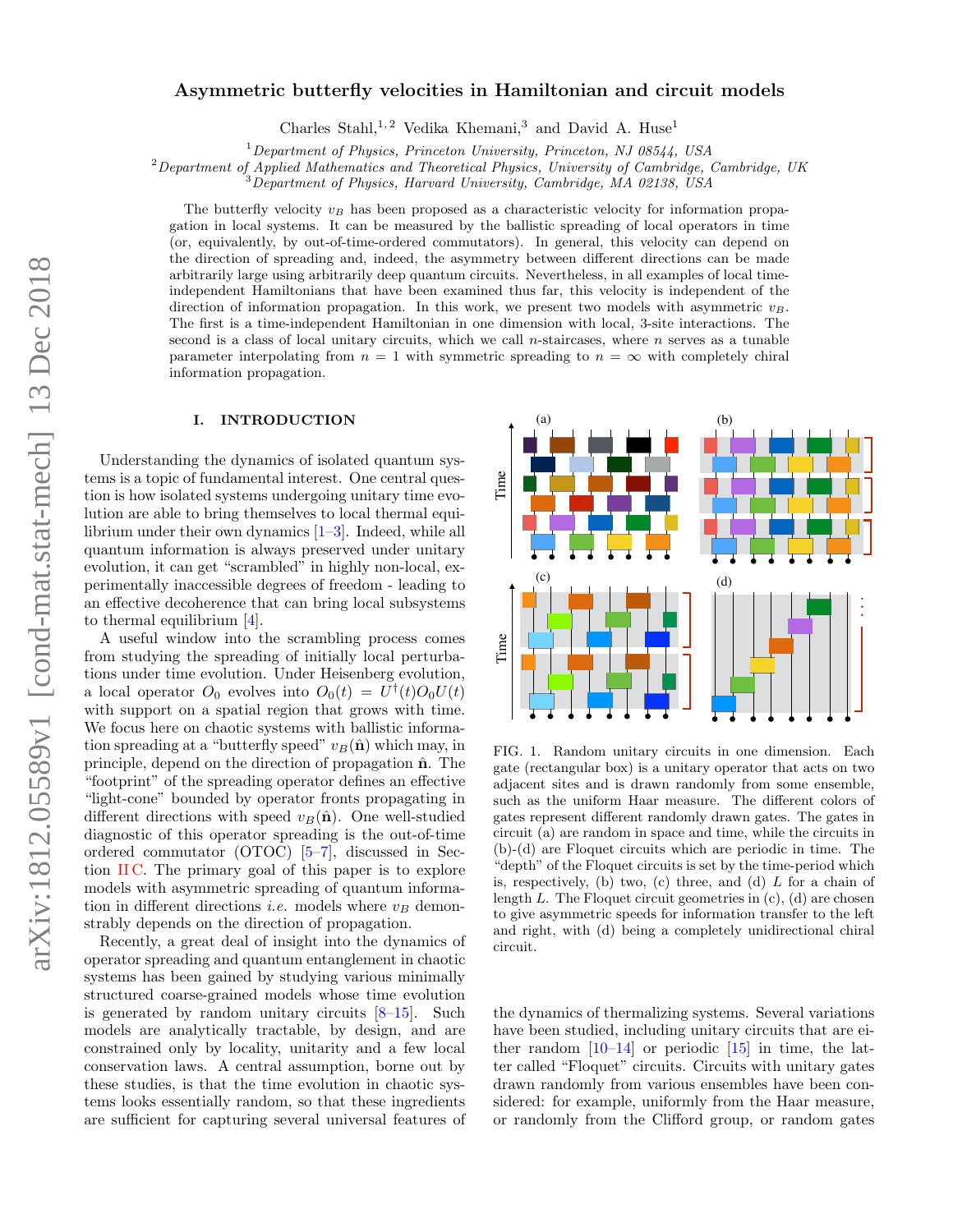subject to various local conservation laws [\[13,](#page-9-9) [14\]](#page-9-8). Figure [1](#page-0-0) depicts some of these cases. In addition, one can also consider circuits with random spatial architectures, so that random unitary gates are dropped at random spatial locations at every time step [\[10,](#page-9-7) [16\]](#page-9-10).

In this vein, models of unitary circuits with spatially asymmetric information propagation are straightforward to realize. These include the "glider" Clifford circuits [\[17,](#page-9-11) [18\]](#page-9-12) and the translation operator in one dimension [\[19\]](#page-9-13), for which information propagation is completely unidirectional. The circuit architectures of these models is similar to Fig.  $1(d)$  $1(d)$  where, in the periodic Floquet setting, unidirectional or chiral information propagation requires circuits of infinite depth (time period) scaling with system size  $L$  [\[20\]](#page-9-14). On the other hand, a finite but unequal ratio of left and right propagation speeds can be achieved using Floquet circuits of finite depth; this is clear from Fig  $1(c)$  $1(c)$  which depicts a period three Floquet circuit built from length three "staircases" in which operators spread to the right twice as fast as they spread to the left, on average.

These examples suggest that asymmetric information propagation can be realized quite generally, and a priori, should be realizable even in local, time-independent Hamiltonian systems. Nevertheless, to the best of our knowledge, almost all examples of local time-independent Hamiltonians that have been examined thus far show symmetric propagation. One of our main results is to construct a time-independent Hamiltonian with local three-site interactions which displays asymmetric information propagation in the left and right directions (Section  $\mathbf{II}$ ). We quantify the asymmetry by measuring the left and right butterfly speeds,  $v_{B,l}$  and  $v_{B,r}$ , using various measures of operator spreading. Our construction is inspired by results from asymmetric circuit models, and can be easily generalized to realize greater degrees of asymmetry by making the Hamiltonian more non-local. In addition, in Section [III,](#page-5-0) we also introduce and analyze a class of random circuit models, called n-staircase circuits, in which the asymmetry in butterfly speeds can be tuned by tuning  $n$ . In such circuits, the "entanglement" generation function" governing the entanglement and operator dynamics, introduced in Ref. [\[21\]](#page-9-15), can be tuned to have any shape (consistent with the convexity conditions discussed in [\[21\]](#page-9-15)).

### <span id="page-1-0"></span>II. LOCAL TIME-INDEPEDENT HAMILTONIANS WITH ASYMMETRIC BUTTERFLY SPEEDS

In this section, we will construct an explicit example of a time-independent local Hamiltonian with asymmetric information propagation. We will work with spin 1/2 models on a one dimensional lattice with L sites and open boundary conditions, and consider spatially local



<span id="page-1-1"></span>FIG. 2. Evolution of the OTOC  $C(i, t)$  for an operator initially located at the center of the chain for the model in Equation [5.](#page-3-0) Data is averaged over 100 disorder samples at  $L = 15, h = 0.35$  with the initial operator at the central site. The bars indicate the time at which the OTOC passes 0.4, to emphasize the asymmetry.

Hamiltonians of finite range n:

$$
H = \sum_{i=1}^{L-n+1} H_n^{(i)},\tag{1}
$$

where  $H_n^{(i)}$  is an *n*-site Hamiltonian acting on sites i through  $i + n - 1$ . The degree of asymmetry between the left and right butterfly speeds can by varied by varying n.

Our strategy will be to construct the "building blocks"  $H_n^{(i)}$  to *individually* show some asymmetry in information transfer. Note that  $n = 2$  will not suffice for this purpose, because 2-site Hamiltonians are always symmetric with respect to their operator dynamics. Unitarity preserves the total amount of information, so if the 2-site Hamiltonian moves some weight from the first site to the second, it must move an equal amount from the second to the first. On the other hand, 3-site Hamiltonians do not have this constraint, and can have asymmetric dynamics. Thus, our minimal example of a Hamiltonian showing asymmetric dynamics will have three-site interactions.

Instead of looking directly for an asymmetric  $H_3$ , we can find a unitary operator  $U_3$  with the desired dynamics. We can then invert that to obtain  $H_3$  such that  $U_3$  =  $e^{-iH_3}$ . One such asymmetric unitary operator is the 3site cyclic permutation operator  $S_{123}$ , whose action is defined by:

$$
S_{123} |\alpha \beta \gamma \rangle = |\gamma \alpha \beta \rangle , \qquad (2)
$$

where  $|\alpha\beta\gamma\rangle$  is a product state with state  $|\alpha\rangle$  on site 1, etc. This operator can transport a state from site 3 to site 1 in one step, but it takes two applications to move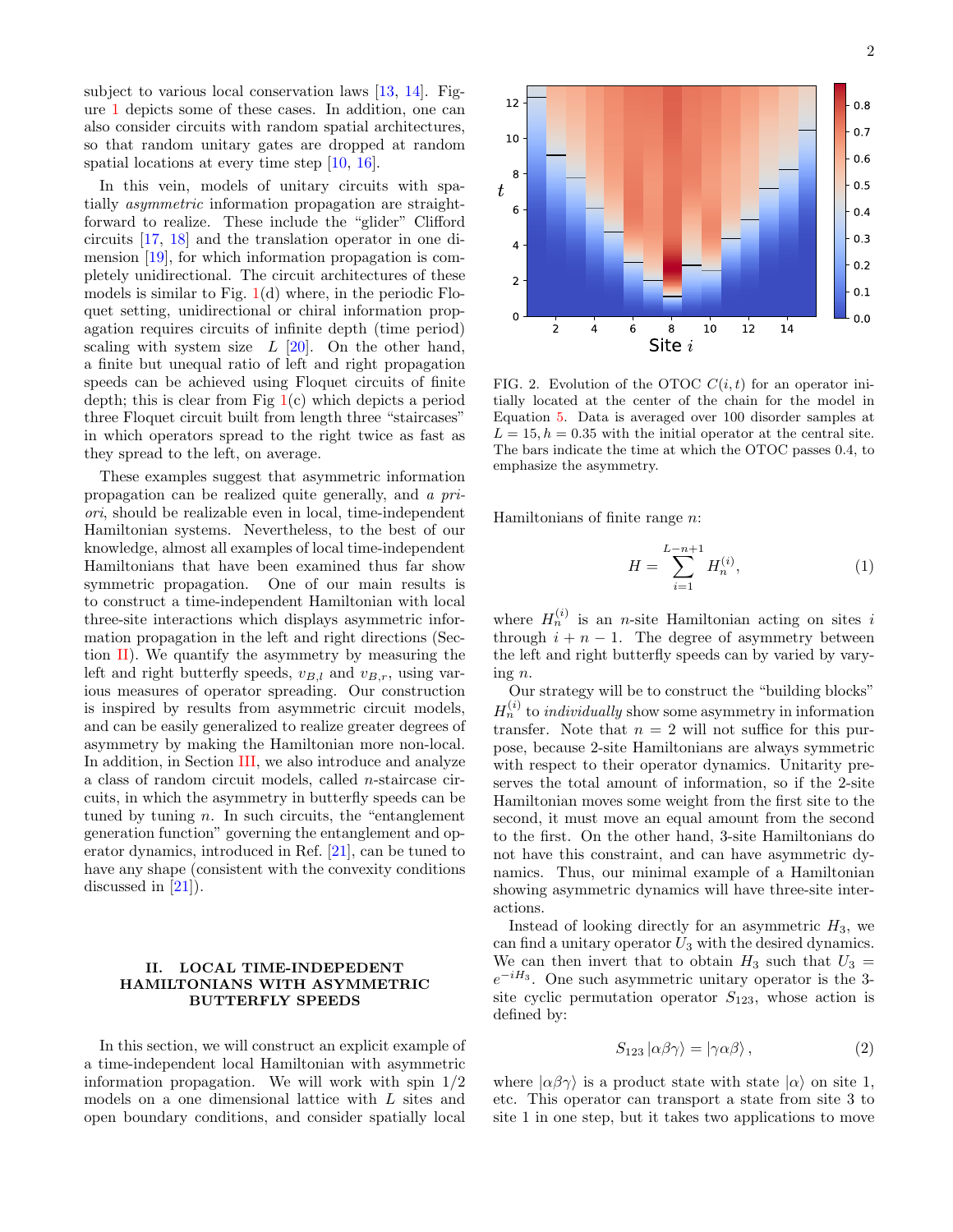a state from site 1 to site 3. One way to build the three site swap gate is out of 2-site SWAP gates  $S_{123} = S_{23}S_{12}$ . Each 2-site SWAP interchanges two states, so the action is

$$
S_{12}S_{23} |\alpha\beta\gamma\rangle = S_{12} |\alpha\gamma\beta\rangle = |\gamma\alpha\beta\rangle
$$
  
=  $S_{123} |\alpha\beta\gamma\rangle$ . (3)

This construction can be easily extended to n sites to create an *n*-site cyclic permutation gate  $S_{12\cdots n}$  which can be written as a series of overlapping 2-site SWAP gates. In Section [III](#page-5-0) we will use this architecture, in a very different system, to build our asymmetric circuits.

Although we will eventually turn  $S_{123}$  into a timeindependent Hamiltonian, one could instead consider a period three Floquet unitary built from  $S_{123}$  gates acting regularly on a spin chain. The Floquet unitary would be  $U = \left(\prod_i S^{(3i+1)}_{123}\right) \left(\prod_i S^{(3i+2)}_{123}\right) \left(\prod_i S^{(3i)}_{123}\right)$  so that the three-site gates at a given time step are non-overlapping in space, but they overlap between time-steps in a threesite generalization of the "brickwork circuit" shown in Figs  $1(a,b)$  $1(a,b)$ . It is straightforward to show that rewriting the  $S_{123}$  gates as two-site SWAP gates gives a Floquet circuit whose architecture is equivalent to the asymmetric Floquet circuit in Fig  $1(c)$  $1(c)$ . This clearly results in asymmetric spreading, so we are on the right track. Again, for n-site permutations gates, these will be generalized to Floquet circuits of period  $n$  and increasing degrees of asymmetry.

We can now use  $S_{123}$  to obtain the desired  $H_3$ . There are many ways to construct this Hamiltonian, from directly taking the matrix logarithm to analyzing eigenstates. But the simplest way to do this is to note that exchanging any two site indices gives  $S_{123}^{-1}$ , while overall  $SU(2)$  rotations leave the gate unchanged. This means  $H_3$  should be antisymmetric with respect to exchanging site indices, and symmetric with respect to  $SU(2)$ . Therefore  $H_3$  is proportional the triple product of the spin on three sites,  $H_3 = \mathbf{S}_1 \cdot (\mathbf{S}_2 \times \mathbf{S}_3)$ . Putting it together, a candidate Hamiltonian on the full chain is then

$$
H = \sum_{i=1}^{L-2} \mathbf{S}_i \cdot (\mathbf{S}_{i+1} \times \mathbf{S}_{i+2}),
$$
 (4)

where  $S_i$  are spin  $1/2$  operators on site *i*. Similarly, more non-local Hamiltonians with greater degrees of asymmetry can be constructed by defining  $H_n$  as the matrix logarithm of  $S_{12\cdots n}$ 

L

In the following subsections, we will numerically analyse the dynamics in model [\(4\)](#page-2-0) in more detail, confirming our expectation that this model shows asymmetric operator spreading. In particular, because states and operators evolve in opposite directions, we expect the butterfly velocity in the right direction to be larger for [\(4\)](#page-2-0) (See Figure [2\)](#page-1-1). We also note that the use of 3-site terms has some further consequences. For example, first order perturbation theory will connect site 1 to sites 2 and 3, while second order perturbations connect site 1 to sites 4



<span id="page-2-1"></span>FIG. 3. Phase transition for the model [\(5\)](#page-3-0), with the level repulsion parameter  $r$  plotted against the strength of randomness h. For small h, the r-ratio  $r \sim 0.6$ , appropriate to a chaotic system with GUE statistics, while for large  $h$ , the rratio flows towards the Poisson value of 0.386 with increasing L, characteristic of localization.

and 5. At early time sites 2 will behave the same as site 3, etc., leading to even-odd effects in the spreading. We will correct for this by only looking at alternate sites for each analysis.

#### A. Spectral Degeneracies, and Choice of Model

While we have confirmed that [\(4\)](#page-2-0) shows asymmetric operator spreading, the dynamics in this model suffers from various non-generic peculiarities due to the presence of several additional symmetries, with one symptom being an exponentially large degeneracy of energy eigenvalues at  $E = 0$ . Thus, we now introduce a perturbed version of [\(4\)](#page-2-0) which retains the asymmetric information transfer but is more generic.

<span id="page-2-0"></span>First, to see the presence of the exponentially large zero-energy degeneracy, note that [\(4\)](#page-2-0) anticommutes with inversion symmetry  $\mathcal I$  so that the eigenenergies come in  $\pm E$  pairs for  $E \neq 0$ . It is straightforward to show that in the presence of operators R such that  $\{H, R\} = 0$ , the degeneracy of the zero-energy manifold is lower-bounded by  $\text{Tr}(R)$  [\[22\]](#page-9-16). The inversion operator  $\mathcal I$  is one such operator with Tr( $\overline{I}$ ) ~ 2<sup>L/2</sup>, partially explaining the zero-energy degeneracy. In fact, for even length chains, the degeneracy is even larger than  $\text{Tr}(\mathcal{I})$  because of the presence of the additional  $SU(2)$  symmetry. If we break the  $SU(2)$ symmetry down to  $U(1)$ , say by adding a uniform field in the  $Z$  direction, then  $\mathcal I$  no longer anticommutes with H, but  $R = P_x \mathcal{I}$  does, where  $P_x = \prod_i S_i^x$ . In this case,  $Tr(R)$  gives the zero energy degeneracy for both even and odd L. Finally, we can get rid of all degeneracies by adding a random field in the Z direction, so that the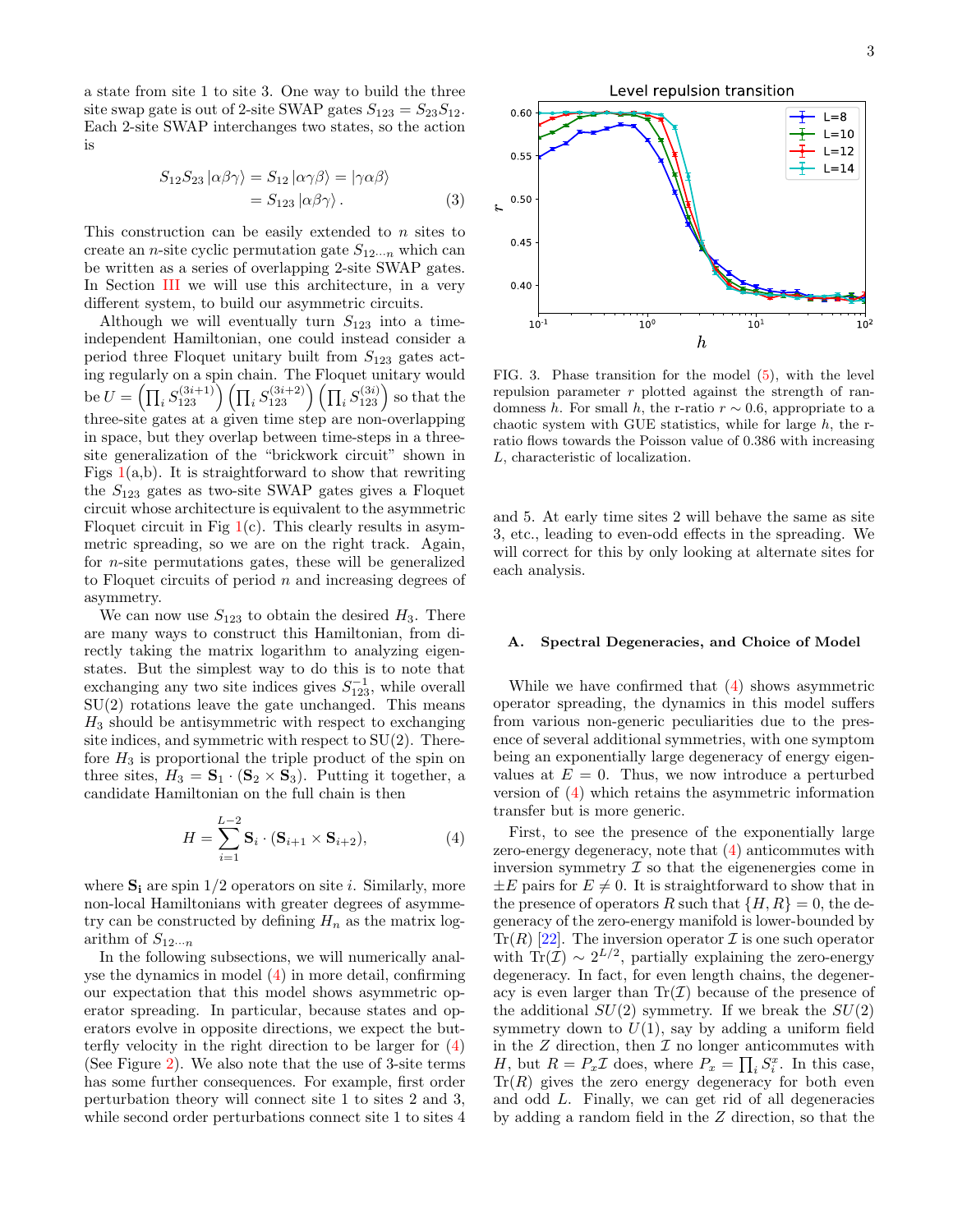Hamiltonian is

$$
H = \sum_{i=1}^{L-2} \mathbf{S}_i \cdot (\mathbf{S}_{i+1} \times \mathbf{S}_{i+2}) + \sum_{i=1}^{L} h_i S_i^z, \tag{5}
$$

where each  $h_i$  has a uniform probability distribution on  $[-h, h]$ . This model, with a suitably chosen h will be our model of choice.

To choose an apporpriate  $h$ , note that while the model above [\(5\)](#page-3-0) certainly gets rid of various peculiarities present in the dynamics of [\(4\)](#page-2-0), the random field introduces the possibility of many-body localization for large enough  $h$  [\[4\]](#page-9-2). One widely used diagnostic of localization is the level spacing ratio, defined as  $r_n$  =  $\min(\Delta E_{n+1}/\Delta E_n, \Delta E_n/\Delta E_{n+1})$  where  $\Delta E_n = E_n$  –  $E_{n-1}$  and  $E_n$  is the *n*th energy eigenvalue [\[23,](#page-9-17) [24\]](#page-9-18). This parameter is a probe of the level repulsion in the eigenspectrum, and the spectrally averaged  $r_n$ , r, flows towards the GUE value 0.6, while it flows towards the Poisson value 0.386 in a localized system [\[25\]](#page-9-19). In Fig. [3,](#page-2-1) we plot  $r$  as a function of  $h$  averaged over the middle third of the spectrum and 100-1000 disorder realizations depending on the system size. This number of disorder samples was chosen to reach a small enough error. We see a transition to a localized phase near  $h \sim 3$ . To steer clear of both the  $h = 0$  and large h limits, we work with  $h \sim 0.35$  for the balance of this paper. This field is also small enough that the dynamics are still dominated by the triple-product term, leading to the desired asymmetry (see Fig.  $2$ ).

## B. Asymmetric butterfly speeds from left/right operator weights

We now turn to an analysis of the asymmetric butterfly speeds in [\(5\)](#page-3-0) measured through the spreading of local operators. For spreading in the right (forward) direction, the initial operator is placed on site 1, while for spreading in the left (backwards direction), the initial operator is placed at site  $L$ . We will quantify the asymmetry in spreading speeds using two metrics: the right/left weights, defined below, and the OTOC.

To define the right and left weights, note that in a spin  $1/2$  system of length  $L$ , a complete orthonormal basis for all operators is provided by the  $4^L$  "Pauli strings"  $S$  which are products of distinct Pauli operators  $\{1, \sigma^x, \sigma^y, \sigma^z\}$  on each site:  $O(t) = \sum_{\mathcal{S}} a_{\mathcal{S}}(t) \mathcal{S}$ . Unitarity enforces that the norm of the operator is constant for all times, which means  $\sum_{s} |a_{\mathcal{S}}(t)|^2 = 1$  for a normalized operator. An initially local operator, at early times, consists only of strings  $S$  that are the local identity everywhere except near the starting position. But, with time, the operator weight spreads to longer Pauli strings, containing non-identity local operators at sites out to fronts whose distance from the origin grows ballistically with time. It is this operator growth that we will be measuring in both the right and left directions.

<span id="page-3-0"></span>

<span id="page-3-1"></span>FIG. 4. (top) Right weights (solid lines) and left weights  $(dashed lines)$  at even distances x from the starting site for  $L = 13$ ,  $h = 0.35$ , averaged over 100 disorder realizations. For  $\rho_r(1+x,t)$ , the initial operator is  $\sigma_1^z$  while for  $\rho_l(L$  $x, t$ ) the initial operator is  $\sigma_L^z$ . The peaks travel ballistically, and curves for  $x = 0$  and  $x = L - 1 = 12$  are excluded for clarity. The symbols  $\times/$  mark the time at which the right/left weights reach half their maximum peak height for a given distance x. The right weight peaks earlier at later times, signifying a faster butterfly velocity in the forward direction. (bottom) Time of half-peak for right/left weights vs. distance x. The linear fit confirms ballistic propagation of the left and right fronts. Since this is plot of time as a function of distance, the larger slope in the left weight means that  $v_B$  is larger for propagation to the right.

On useful diagnostic of this is provided by the right (left) weight of the operator, which is the total weight of  $O(t)$ on Pauli strings that have their rightmost (leftmost) nonidentity operator on site  $i$ , and act as the local identity on all sites to the right (left) of  $i$ :

$$
\rho_r(i,t) = \sum_{\substack{\text{strings } S \text{ with} \\ \text{rightmost non-}} \\ \text{identity on site } i} |a_S(t)|^2.
$$
 (6)

The left weight  $\rho_l(i, t)$  is defined analogously. If O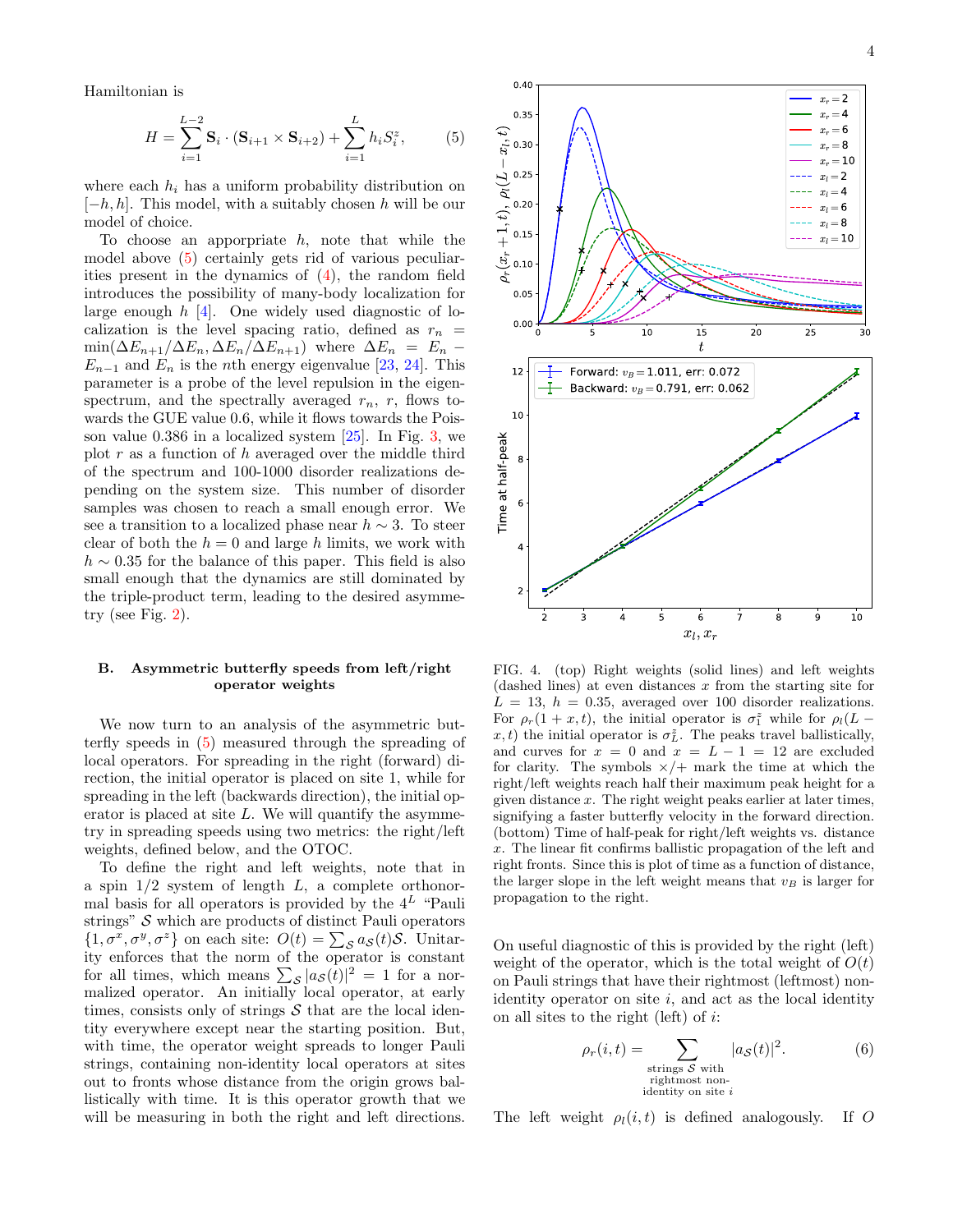is initially local on site j then  $\rho_r(i, 0) = \rho_l(i, 0)$  $\delta_{ij}$ .  $\sum_i \rho_{r/l}(i,t) = 1$ , which gives  $\rho$  the interpretation of The conservation of operator norm implies that an emergent local conserved 'density" for the right/left fronts of the spreading operator. Refs. [\[11,](#page-9-20) [12\]](#page-9-21) showed that the (hydro)dynamics for  $\rho_R(i, t)$  is governed by a biased diffusion equation, corresponding to fronts that propagate ballistically but broaden diffusively. Thus, as the operator spreads,  $\rho_r$  moves right at  $v_{B,r}$  and  $\rho_l$  moves left at  $v_{B,l}$ .

In order to compare the propagation of the left- and right fronts, we look at  $\rho_r(x_r+1,t)$  and  $\rho_l(L-x_l,t)$ . Thus,  $x_r$  and  $x_l$  are distances from the initial operator located at the left/right ends respectively. Note that i runs from 1 to  $L-1$  because it is a label while x runs from 0 to L because it is a distance. Fig.  $4 (top)$  shows  $\rho_r(x_r+1,t)$  and  $\rho_l(L-x_l,t)$  at successive times for different spatial separations  $x_{l/r}$  from the starting locations in a system of size  $L = 13$ , clearly showing ballistically traveling operator fronts. Note that the weights at equivalent distances from the ends of the chain peak at later times for the left-moving wave, clearly showing  $v_{B,l} < v_{B,r}$ . More quantitatively, we can extract  $v_{B,l}$  and  $v_{B,r}$  from these curves by obtaining the times at which  $\rho_{r/l}$  reach half their maximum peak height for a given distance  $x$ (denoted by crosses/pluses on Figure [4,](#page-3-1)top), and fitting these to linear functions (Figure [4,](#page-3-1) bottom). This procedure gives  $v_{B,r} = 1.011 \pm 0.072$  and  $v_{B,l} = 0.791 \pm 0.062$ , showing a clear asymmetry in the butterfly speeds in the two directions.

As mentioned earlier, because of the nature of the three-site term in the Hamiltonian, the right/left weights exhibit an "odd-even" effect where site 3 may peaks before 2, etc (also visible in Fig. [2\)](#page-1-1). It is possible to account for these by averaging judiciously, or by looking at only alternate sites, which is why we only show even distances in Figure [4.](#page-3-1)

## <span id="page-4-0"></span>C. Asymmetric butterfly speeds from OTOCs

We now turn to a complementary measure of operator spreading, namely the out-of-time-ordered commutator  $C(i, t)$ , defined for  $\sigma^z$  operators as:

$$
C(i,t) = \frac{1}{2} \langle |[\sigma_j^z(t), \sigma_i^z(0)]|^2 \rangle_{\beta=0}
$$
  
=  $1 - \frac{1}{2L} \text{Re Tr} [\sigma_j^z(t) \sigma_i^z(0) \sigma_j^z(t) \sigma_i^z(0)]$  (7)

where  $j$  is the site index of the initial operator, and the expectation value in the top row is with respect to a thermal ensemble at infinite temperature. If  $i$  is away from the initial location of the operator at  $j$ , then the operators on the different sites initially commute and the OTOC is zero. As the operator spreads, the OTOC grows to become of order one inside a ballistically growing lightcone defined by the left and right butterfly speeds, and is exponentially small outside it. The OTOC is related



<span id="page-4-1"></span>FIG. 5. Velocity-dependent Lyapunov exponents extracted from the OTOC. The parameters are  $L = 15, h = 0.35$ . The top panel shows the forward (right propagating) OTOCs along rays at different velocities  $v$  for a given disorder realization, with the initial operator at site 1. The data shows exponential decay, consistent with negative VDLEs for large v. VDLEs are obtained from the best fit line through alternate sites, with the slope equaling  $\lambda(v)/v$ . The lower figure shows the extracted  $\lambda(v)$  averaged over 100 disorder realizations plotted against  $v$ , where the data for backward OTOCs is obtained via a similar method. Error bars on  $\lambda(v)$  are obtained from the standard error of the mean. The figure clearly shows  $\lambda_r(v) > \lambda_l(v)$  and, correspondingly,  $v_{B,r} > v_{B,l}$ .

<span id="page-4-2"></span>to the commutator norm that appears in Lieb Robinson bounds for local quantum systems [\[26\]](#page-10-0), and the Lieb Robinson velocity  $v_{LR}$  serves as an upper limit on the maximum  $v_B$  [\[27\]](#page-10-1) in any direction. Fig. [2](#page-1-1) shows the OTOC for an operator initially at the center of the chain, and the lightcone is approximately demarcated by where  $C(i, t) = .4$ , illustrated by the black bars. The figure again visually shows  $v_{B,r} > v_{B,l}$ . The light-cone in the figure is not strictly monotonic at early times because of the even-odd effects mentioned earlier.

The OTOC  $C(i, t)$  is widely regarded as a diagnostic of chaos because, in many systems of interest, it shows an exponential growth with time from a value near zero to an order one number as the site  $i$  enters the light-cone of the spreading operator,  $C(i, t) \sim \epsilon e^{\lambda t}$  where  $\lambda > 0$  is a positive Lyapunov exponent [\[7,](#page-9-4) [28–](#page-10-2)[36\]](#page-10-3). This is closely related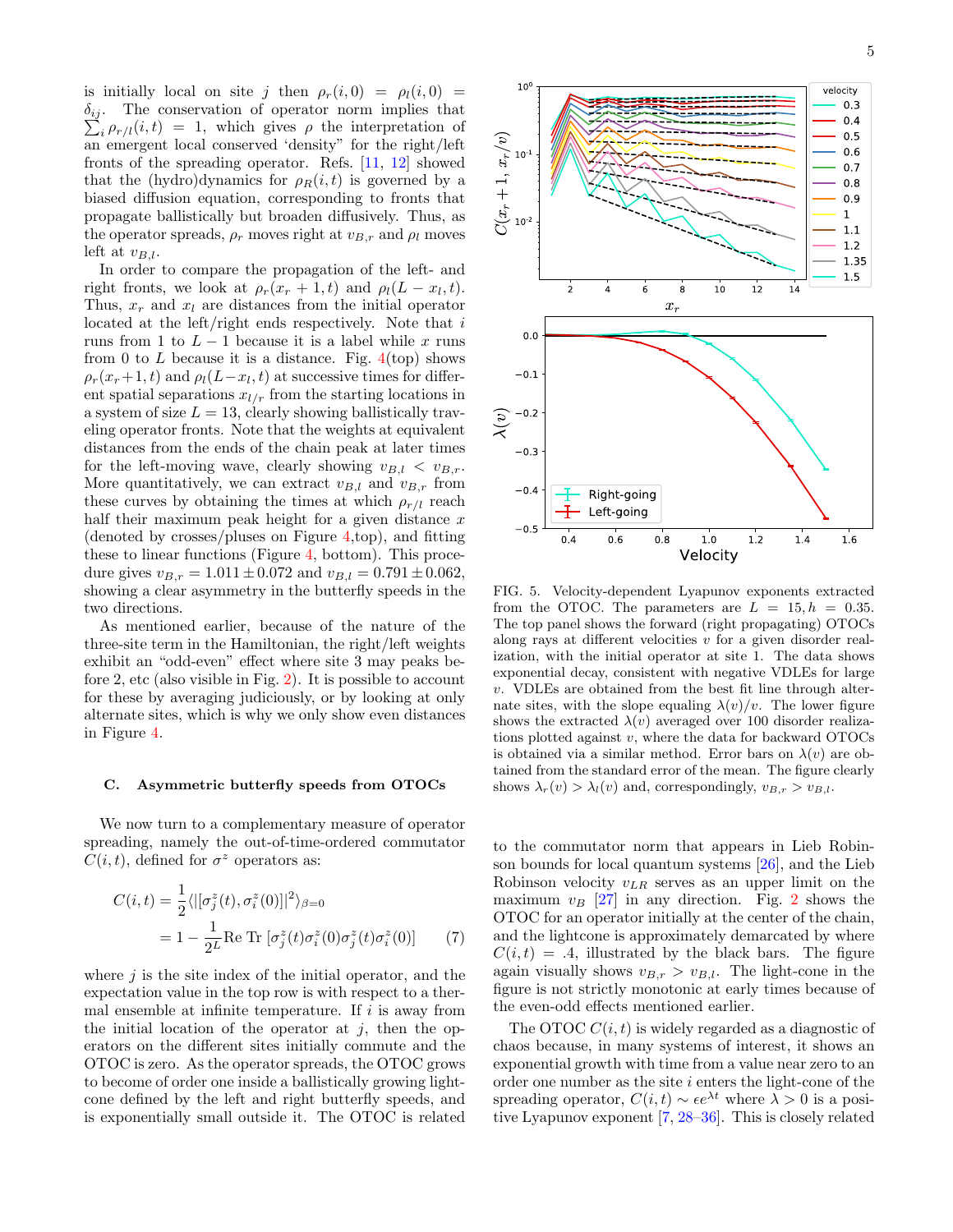to the exponential sensitivity of classically chaotic systems to small perturbations in initial conditions. However, an important point is that in quantum systems this exponential growth only takes place in systems which are in certain semiclassical or weakly coupled or large N limits, and not in "strongly-quantum" systems away from such limits  $[37, 38]$  $[37, 38]$  — such as strongly interacting thermalizing spin 1/2 chains which are the subject of this paper. Thus, no well-defined positive Lyapunov exponent exists in such strongly quantum systems. Nevertheless, Ref. [\[37\]](#page-10-4) showed that one can still define velocity dependent Lyapunov exponents (VDLEs) in these cases, and these can be used to provide a more detailed window into asymmetries in information propagation.

The VDLEs  $\lambda(v)$  are defined by looking at the growth or decay of OTOCs along rays in spacetime at velocities v:

$$
C(i,t) \sim e^{\lambda(v)t} \quad \text{for} \quad i = vt. \tag{8}
$$

In all spatially local systems,  $\lambda(v)$  is negative for rays  $v >$  $v_B$  outside the lightcone defined by  $v_{B,l/r}$ , and smoothly approaches zero as  $v \to v_B^+ : \lambda(v) \sim -(v - v_B)^{\alpha}$  [\[37\]](#page-10-4). Thus, even in strongly-quantum systems where it may not be possible to define positive Lyapunov exponents, one can define negative VDLEs which quantify the exponential decay of information propagation outside the light cone. Note our convention where both butterfly speeds  $v_{B,l/r}$  are defined to be positive and refer to the magnitudes of the velocities, even though the left side of the light-cone corresponds to negative velocities.

As in the previous section, we measure information propagation to the right and left by setting the initial operator at  $j = 1$  and  $j = L$  respectively. Once again, we measure the OTOC for positive distances  $x = vt$  from the end sites for different positive  $v$ 's, understood to be the speed rather the velocity while considering backward propagation. Fig. [5](#page-4-1) shows the right-propagating OTOCs along rays at different speeds  $v$  for a given disorder realization in a system of size  $L = 15$ , showing the expected exponential decay for large v's (left propagating curves are similar, not shown). There is a strong even-odd effect, so we only look at alternate sites to compute  $\lambda(v)$ . Note that the independent variable is distance in the top plot, so the slope of the best fit line on the semi-log plot is  $\lambda(v)/v$ .

These  $\lambda(v)'s$  so extracted are then averaged over disorder realizations and plotted against  $v$  for both the right and left propagating OTOCs in the bottom panel of Fig. [5.](#page-4-1) Then,  $v_{B,l/r}$  is the velocity at which  $\lambda(v)$ smoothly goes to 0 for the left/right curves respectively. Note that the  $\lambda(v)$  curves clearly show  $\lambda(v)_r > \lambda(v)_l$ with  $v_{B,r} > v_{B,l}$ . These curves characterize the *entire* region of spacetime outside the lightcone, and the difference between the left/right curves for all  $v's$  illustrates that the asymmetry in information propagation is apparent everywhere in this region, not just at the edge of the lightcone. Thus, the VDLEs give more information

about asymmetric information propagation than the left and right butterfly speeds alone.

Estimating where the  $\lambda(v)$  curves pass through zero, we see that  $v_{B,l} \sim 0.6$  and  $v_{B,r} \sim 0.9$ . These are in the same ballpark as the velocities estimated from the right weight, but not exactly in agreement. It is reasonable to expect that for large enough sizes, there is a single speed for information propagation in every direction which agrees across these different methods, but it interesting to ask whether there can be different speeds diagnosed by different observables.

The data presented in Fig [5](#page-4-1) is for OTOCs involving  $\sigma^z$  operators in a system of size  $L = 15$ . The model  $(5)$  conserves total  $S^z$ , so the computation of the OTOC reduces to a block diagonal form. For smaller blocks, we compute the OTOC directly using exact diagonalization, while for larger blocks we use canonical typicality to approximate the OTOC, as described in [\[39\]](#page-10-6). In this method, the OTOC is evaluated by using the second line in Eq. [\(7\)](#page-4-2) and time-evolving randomly chosen pure stares drawn from the Haar measure. Thus, the data for larger blocks also involves an average over randomly chosen initial states. The error in using this method falls off exponentially with system size, and the number of pure states sampled is chosen to get a relative error less than 5%.

### <span id="page-5-0"></span>III. RANDOM STAIRCASE CIRCUIT MODELS WITH ASYMMETRIC BUTTERFLY SPEEDS

We now switch gears and discuss a different system that also displays asymmetric spreading, and can be made completely chiral in a certain limit. Instead of timeindependent Hamiltonians, we will consider a class of random circuit models, called "n-staircase" models, with a tunable parameter  $n$  controlling the degree of asymmetry. While unitary circuit models with asymmetric information propagation are well known, one of our main messages in this section will be to demonstrate that the functional form of the "entanglement generation function" which controls the coarse-grained entanglement and operator dynamics, defined in Ref. [\[21\]](#page-9-15) and below, can be varied systematically in the n-staircase models while still respecting certain general constraints this function must obey [\[21\]](#page-9-15). This function also controls operator spreading, and gives yet another way to probe asymmetric information transport.

The setting is again a spin chain of length  $L$ , but now the local Hilbert space dimension on each site is  $q \geq 2$ . The model can be mapped to an efficiently simulable classical model in the  $q \to \infty$  limit. At each discrete time step, unitary gates act on pairs of consecutive sites. Each pair of sites is specified by a bond index and, in contrast to the previous section, we will refer to sites with index  $i$  and bonds with index  $x$ . Each two-site gate is chosen randomly and independently from the uniform Haar measure. In addition, unlike the circuits in Figure [1,](#page-0-0) the architecture of this circuit is also random so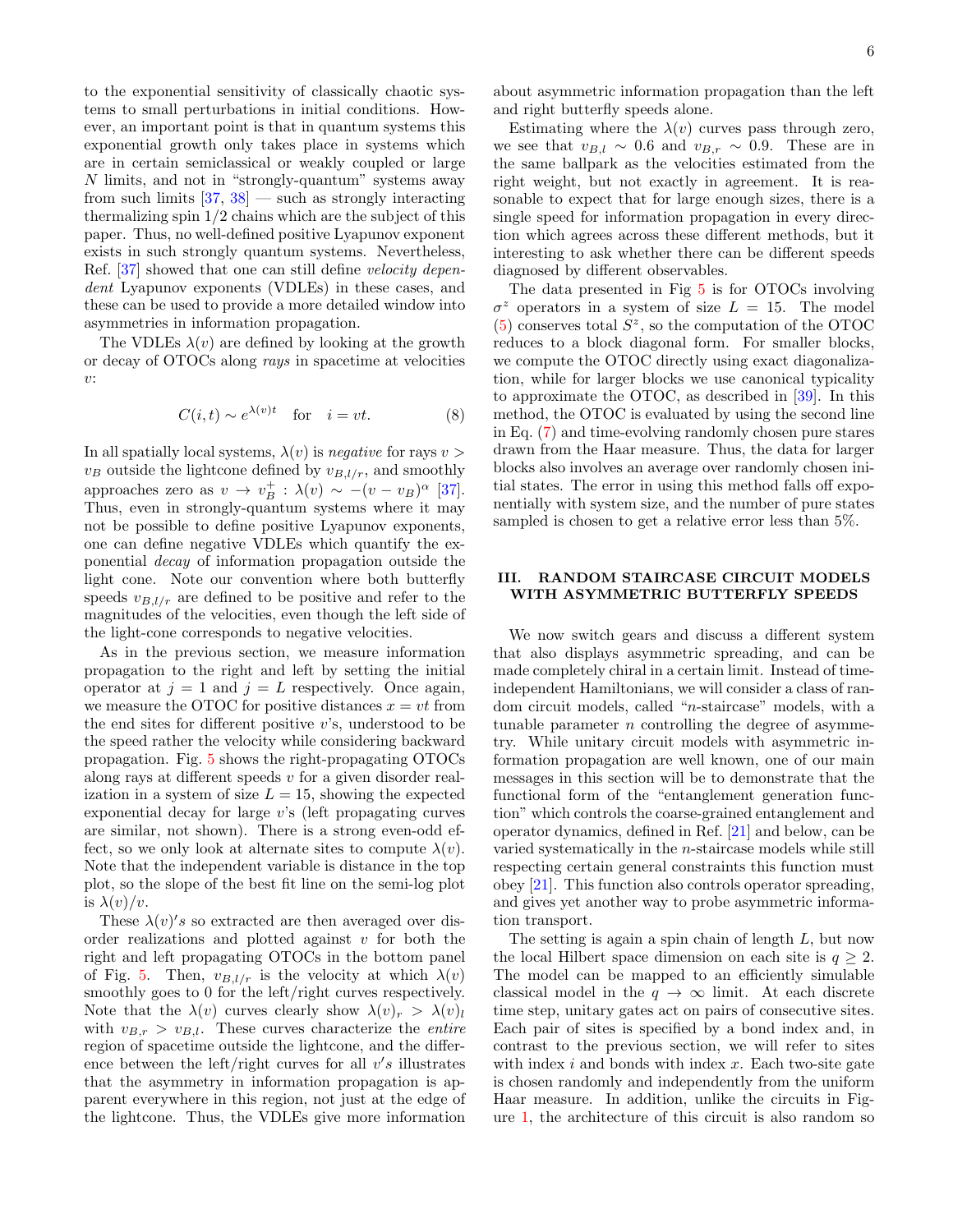that a random gate acts on a randomly chosen bond at every time step, but with certain correlations which encode the "staircase" architecture indexed by the staircase size n. Each "n-stair" is a contiguous string of  $n$  random gates acting on bonds x through  $x + n - 1$  in succession; the staircase circuit consists of n-stairs placed at random bonds x at each time step. For  $n = 1$  this is just the uncorrelated random circuit whose entanglement dynamics were studied in  $[10]$ , but large *n* results in more asymmetric circuits. Fig.  $1(c)$  $1(c)$  is a regular Floquet circuit build from 3-stairs without any randomness in the circuit architecture.

We note that staircases were introduced in [\[11\]](#page-9-20), but [\[11\]](#page-9-20) included both left- and right-facing staircases with the goal of engineering an arbitrarily high ratio of  $v_B$  in relation to  $v<sub>E</sub>$ , the entanglement velocity. In addition, Ref. [\[21\]](#page-9-15) pointed out that preferentially including more of one type of staircase will lead to asymmetric butterfly speeds. In our circuits, with only right-staircases, we achieve an arbitrarily high ratio of  $v_{B,r}$  in relation to  $v_E$ .

The structure of this section is as follows. Subsection [III A](#page-6-0) describes the entanglement growth/generation function and how this function encodes the butterfly ve-locity for operator spreading. In Subsection [III B](#page-6-1) we show that the limit  $q \to \infty$  results in efficiently simulable classical dynamics for the entropy. Then, in Subsection [III C](#page-7-0) we explore the left and right butterfly speeds  $v_{B,l/r}$  for these circuits. The transport is symmetric for  $n = 1$ , and completely unidirectional for  $n = \infty$ . Although the model is not solvable for intermediate  $n$ , we provide an approximation to the entropy growth function that is correct at  $n = 1, \infty$ .

#### <span id="page-6-0"></span>A. Entropy in random circuits

For our one dimensional system of interest, let  $S(x, t)$ be the bipartite von Neumann entanglement entropy across bond  $x$  at time  $t$ . Building on work by Nahum et. al. [\[10\]](#page-9-7), Ref. [\[21\]](#page-9-15) recently presented an effective coarsegrained "hydrodynamical" description for the entanglement dynamics which assumes that, to leading order, the local increase in entanglement is set by an entanglement production rate  $\Gamma(s)$ , which depends on the local entanglement gradient  $s = \frac{\partial S}{\partial x}$ :

$$
\frac{\partial S(x,t)}{\partial t} = s_{\text{eq}} \Gamma \left( \frac{\partial S(x,t)}{\partial x} \right) + \cdots
$$
 (9)

where  $s_{eq}$  is the equilibrium entropy density in thermal equilibrium. This function  $\Gamma(s)$ , called the entanglement growth or generation function, governs the entanglement and operator dynamics and will be a central object of study for us in this section, providing yet another measure to diagnose asymmetric information spreading.

For a system in thermal equilibrium, the entanglement production rate must go to zero. In equilibrium,  $S(x,t)$ has a "pyramid" shape  $S(x,t) = s_{eq} \min\{x, L - x\}$  in a system of length L, so that  $\Gamma(s_{\text{eq}}) = \Gamma(-s_{\text{eq}}) = 0$ , while for  $|s| < s_{\text{eq}}$ ,  $\Gamma(s)$  is positive. In can be shown that this function also determines the dynamics of operator spreading, and the butterfly speeds are given by the derivative  $\Gamma'(s)|_{s_{\text{ext}}}$ , where  $s_{\text{ext}}$  is one of the extremal entropy densities,  $s_{eq}$  or  $-s_{eq}$  [\[21\]](#page-9-15):

<span id="page-6-2"></span>
$$
v_{B,l} = s_{\text{eq}} \left. \frac{\partial \Gamma(s)}{\partial s} \right|_{s = -s_{eq}}, \quad v_{B,r} = -s_{\text{eq}} \left. \frac{\partial \Gamma(s)}{\partial s} \right|_{s = s_{eq}} \tag{10}
$$

The signs ensure that both velocities are positive. It follows that any  $\Gamma(s)$  with asymmetry at the endpoints will have asymmetric butterfly velocities. Finally, for completeness, we note that the entanglement speed is given by  $v_E = \Gamma(0)$ , and  $\Gamma(s)$  must be a convex function which implies that  $v_B \ge v_E$ .

# <span id="page-6-1"></span>B. Classical dynamics in the  $q \to \infty$  limit

While solving the evolution of  $S(x,t)$  in full generality is nearly impossible, there are certain limits in which this analysis is simplified [\[10\]](#page-9-7). If a gate acts on bond  $x$ , it can increase the bipartite entanglement entropy  $S(x)$ , up to a constraint  $|S(x + 1) - S(x)| \leq 1$  which follows from subadditivity [\[40\]](#page-10-7). In the  $q \to \infty$  limit, a Haarrandom gate will, with probability 1, maximally increase the entanglement across the bond it acts on [\[10\]](#page-9-7). Given the previous constraint, this means that if a gate acts at bond x at time t, then  $[10]$ 

$$
S(x, t + 1) = \min \{ S(x - 1, t), S(x + 1, t) \} + 1.
$$

For the remainder of this paper we will use the  $q \to \infty$ limit, while  $n$  will still be variable.

At this point, all quantum effects leave the system, and the information dynamics are purely classical. This means it is possible to simulate the circuit without diagonalizing any Hamiltonians or unitary operators. It suffices to consider integer-valued  $S(x)$  with  $\Delta S(x) \equiv$  $S(x) - S(x - 1) = \pm 1$  for all x. Any other state, with either non-integer  $S(x)$  or flat steps, will approach one with these characteristics  $[10]$ . A state of this form can be described as a series of "up" and "down" steps at each site corresponding to  $\Delta S = +1$  and  $-1$  respectively, denoted u and d. If a gate falls on bond x, it adds two units of entropy to  $S(x)$  iff the step before is d and the step after is  $u$  – that is, entanglement is locally generated only at places where  $S(x)$  has a local minima. This classical evolution is deterministic and can be easily simulated. Since individual circuits have deterministic behavior, we average over circuit architecture (the random placement of  $n$ -stairs).

Figure [6](#page-7-1) illustrates the evolution of the entropy function for a single application of a 4-stair. The stair consists of 4 individual gates. Each gate has height 2 because if it produces entropy, it produces 2 units. The shaded profile is the initial  $S(x)$ , while the dashed line shows  $S(x)$  after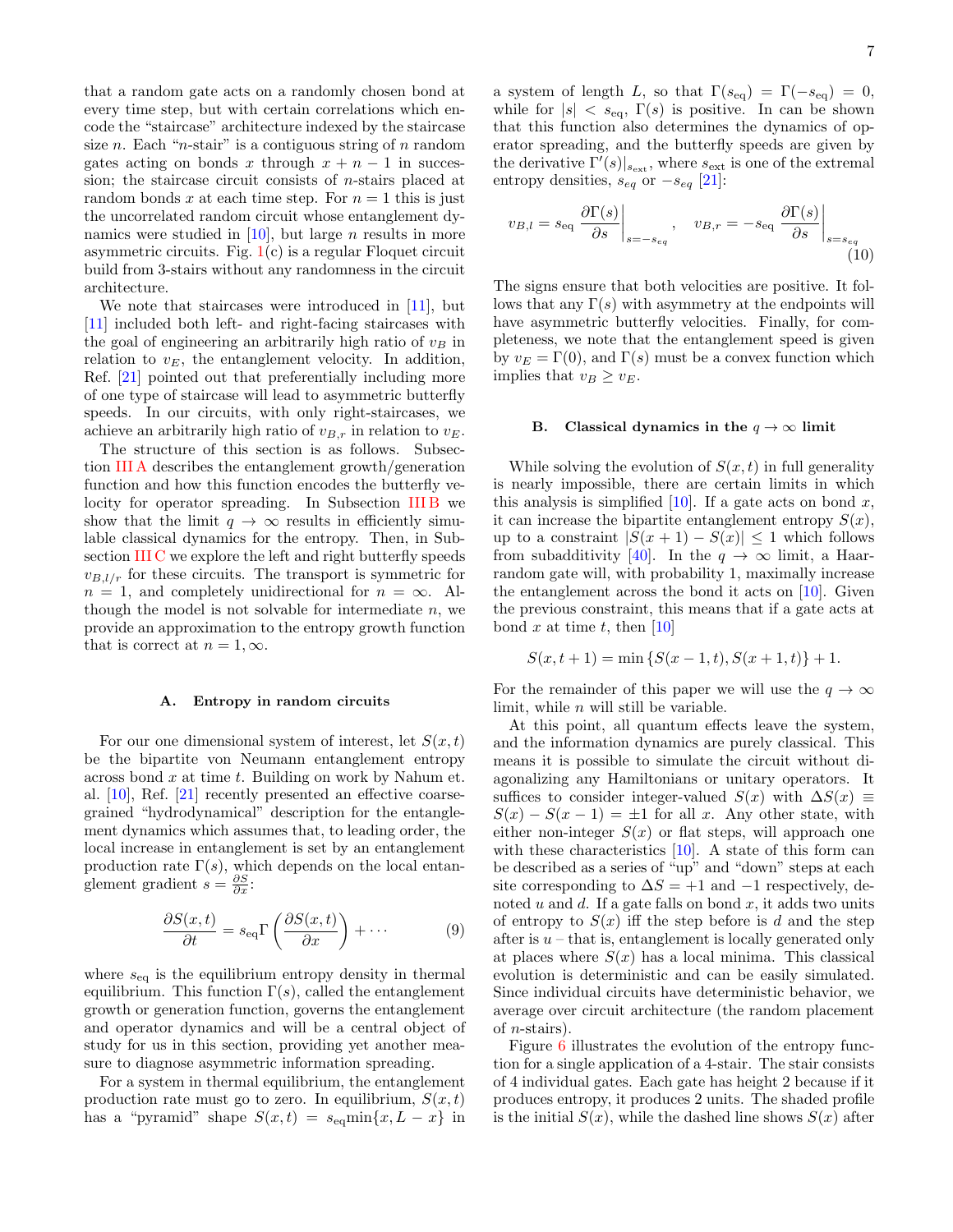

<span id="page-7-1"></span>FIG. 6. A 4-staircase falling on an example entropy function. Consider next the by  $\sum_{i=1}^{\infty}$  is a bear him-<br>imum when that gate falls. So the second gates does in fact of one gate acting at hit a local minimum because it acts after the first gate.  $\qquad \qquad$  entropy J Note that each gate raises  $S(x)$  by 2 iff  $S(x)$  is a local min-

the *n*-stair rails. The first, second, and fourth gates were<br>productive while the third was not. It is already possible only be perfectly effective (produce 8 units of entropy) rate  $\frac{1}{2}$ , the growth is result in the production of less entropy, if any. Since this  $\Gamma_2$  $T_{\text{min}}$  and  $T_{\text{min}}$  are a few possibilities in the entropy gradient is larger. the n-stair falls. The first, second, and fourth gates were to see the origin of the asymmetry. The 4-staircase can if it hits the microstate  $d, u, u, u$ . Any other state will microstate has positive slope, it is more likely to be found

To set a time scale for the system, we need a rate at  $\frac{1}{2}$  tropy produced by e number of gates per unit time, not staircases. This means of the 2-stairs will l rate is  $\Gamma = 2\gamma$ . The rate at which complete staircases fall the is ignored by  $\alpha$  $\frac{13}{76}$  r. which gates are applied. The gate rate  $\gamma$  is defined as the that as if every gate is productive, the entropy growth is  $\gamma/n$ .

#### <span id="page-7-0"></span>C. Asymmetric  $v_B$

Each notice in the solved for finite  $n > 1$ . This is due that is the staircase, so we can to correlations that arise in the up and down steps of  $\tilde{g}(x)$ state could be described solely by the (average) local en-<br>where  $R_n(s)$  is the be  $(1+s)/2$  and the probability of d would be  $(1-s)/2$ ,  $n-1$  gates have the surface growth picture in the probability of d would be  $(1-s)/2$ ,  $n-1$  gates have the On the other hand, correlations make the probability of the  $(n-1)$ -stair. All Despite the deterministic evolution of these circuits,  $S(x)$ . If these steps were uncorrelated, then a general tropy gradient  $s$ . At any bond the probability of  $u$  would an u dependent on the surrounding steps.

There are no correlations in the  $n = 1$  model, so we can units of entropy if the next leads the number of the number of  $\frac{1}{2}$ productive only at a local minimum, *i.e* the microstate This behavior is and productive only at a local minimum, *i.e* the microstate  $\alpha, a_f$ , the probability that a randomly placed gate is<br>productive is  $(1 + s)(1 - s)/4$ . Then, the entropy growth rate is the gate rate, times the probability of entropy  $K_n(s) = K_{n-1}(s)$ exactly solve the entropy growth function. Since a gate is  $\{d, u\}$ , the probability that a randomly placed gate is production, times the entropy produced per gate:

$$
\Gamma_1(s) = \gamma \frac{(1+s)(1-s)}{4} 2 = \gamma \frac{1-s^2}{2} \tag{11}
$$

For larger n we can perform a similar analysis. Although  $\frac{n}{L}$ we know correlations will affect the growth rate, we hope<br>the effect is small the effect is small.

Initial  $\rightarrow$  Final Configuration Probability Productivity

$$
d u d \rightarrow u d d \n\begin{array}{rcl}\n\frac{1-s}{2} & \frac{1+s}{2} & \frac{1-s}{2} \\
du u \rightarrow u u d & \frac{1-s}{2} & \frac{1+s}{2} & \frac{1+s}{2} \\
dd u \rightarrow d u d & \frac{1-s}{2} & \frac{1-s}{2} & \frac{1+s}{2} \\
u d u \rightarrow u u d & \frac{1+s}{2} & \frac{1-s}{2} & \frac{1+s}{2} \\
u d u \rightarrow u u d & \frac{1+s}{2} & \frac{1-s}{2} & \frac{1+s}{2}\n\end{array}
$$

<span id="page-7-2"></span>TABLE I. The four configurations that result in entropy growth for 2-stairs, the relative proportions of the initial states assuming an uncorrelated entropy distribution, and the growth in entropy generated by a 2-stair falling on that configuration. The four configurations that do not result in entropy growth are  $u u u, d d d, u d d$ , and  $u u d$ .

Consider next the case of  $n = 2$  with 2-stairs consisting of one gate acting at bond x and one at bond  $x + 1$ . The entropy production of these gates is affected by the slope between the two bonds and the slopes on either side. There are 8 possible configurations of those three slopes, but only 4 result in entropy growth, as shown in table [I.](#page-7-2) Weighting each configuration by its probability and the entropy generated, and then multiplying by the staircase rate  $\frac{\tilde{\gamma}}{2}$ , the growth rate, with correlations neglected, is:

$$
\Gamma_2(s) = \frac{\gamma}{2} \frac{1 - s^2}{2} \frac{5 + s}{2},\tag{12}
$$

We can interpret the factor  $\frac{1-s^2}{2}$  $\frac{-s^2}{2} \frac{5+s}{2}$  as the average entropy produced by each staircase. The second factor provides the asymmetry. Of course, the repeated application of the 2-stairs will lead to a buildup of correlations between  $u, d$  patterns in time, and this is the piece of physics that is ignored by our analysis.

Considered in the a limiting case made of n gates. Like in the  $n = 2$  case, its growth **E.** Asymmetric  $v_B$  are will be proportional to the staircase rate  $\frac{\tilde{\gamma}}{n}$  multiplied by the average ortangloment generated by each We can determine the growth rate for arbitrary length stairs through a recursive relationship. Consider a stairtiplied by the average entanglement generated by each staircase, so we can write

$$
\Gamma_n(s) = \frac{\gamma}{n} R_n(s),\tag{13}
$$

where  $R_n(s)$  is the average entropy production of an nstair. To find an equation for  $R_n(s)$ , note that the first  $n-1$  gates have the same entanglement production as the  $(n-1)$ -stair. All final states of the  $(n-1)$ -stair end in a down slope, so the nth gate will produce another 2 units of entropy if the last step is u. However, if all  $n+1$ initial steps are u no entanglement is generated.

This behavior is captured by the recursive formula

$$
R_n(s) = R_{n-1}(s) + 2\frac{1+s}{2} - 2\left(\frac{1+s}{2}\right)^{n+1}, \quad (14)
$$

along with the base case  $R_0(s) = 0$ . The solution is

<span id="page-7-3"></span>
$$
\Gamma_n(s) = \frac{\gamma}{n} \frac{1+s}{1-s} \left( (1+s) \left[ \left( \frac{1+s}{2} \right)^n - 1 \right] + n(1-s) \right). \tag{15}
$$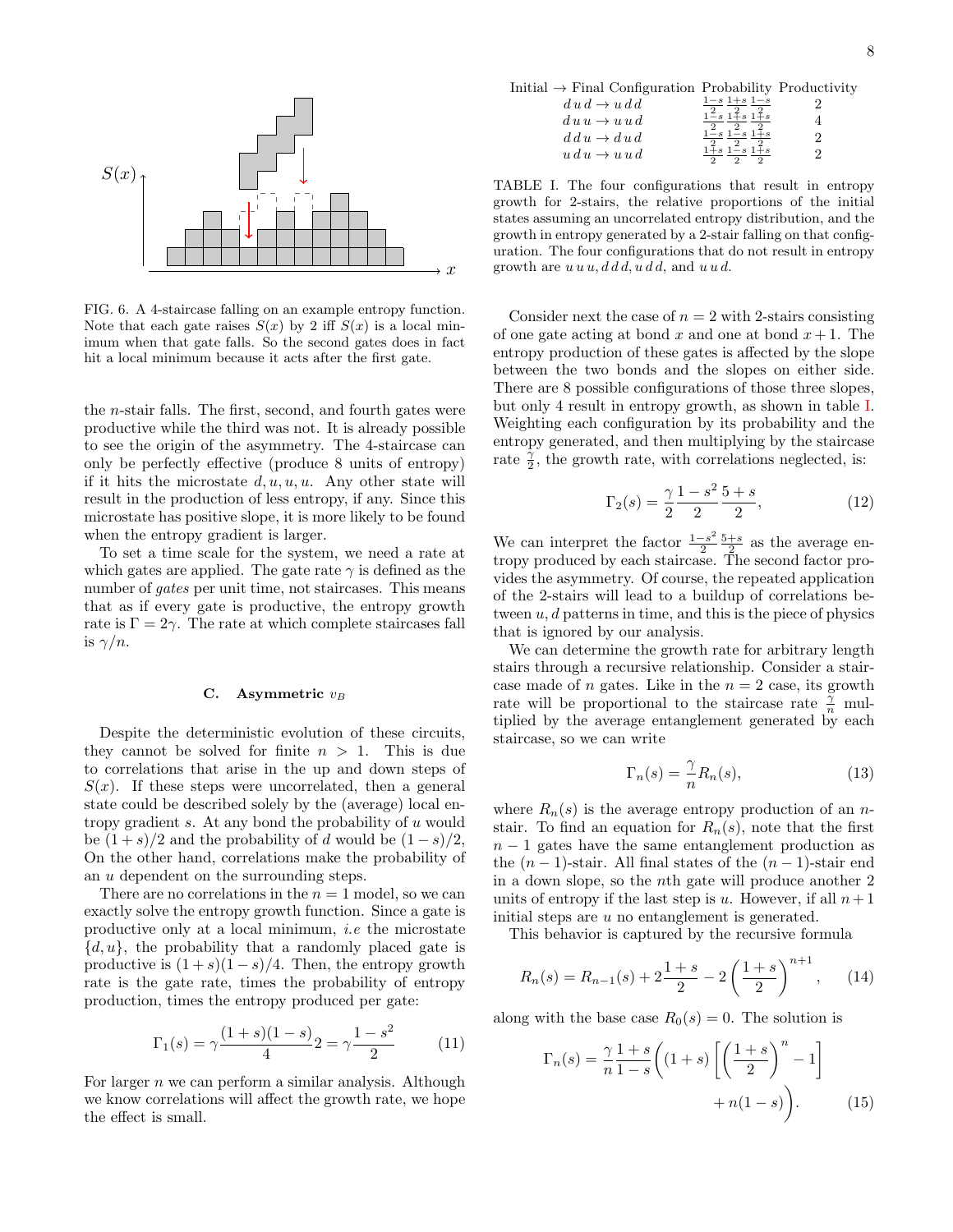

<span id="page-8-0"></span>FIG. 7. Approximate and empirical entanglement growth rate functions  $\Gamma(s)$  as a function of the entropy gradient s for  $n$ -stair circuits. The approximate growth rate  $(15)$  ignores correlations and consistently overestimates, but captures the qualitative trend. The right/forward and left/backward butterfly velocities are the slopes of these curves at their endpoint, indicating that while  $v_{B,l}$  stays constant,  $v_{B,r}$  increases. All growth rates were calculated using the classical simulation described in the text for a 100-site spin chain with periodic boundary conditions allowing for an average slope s. Rates were calculated from the application of 2,000 gates total, or 20 per site, averaged over the last 80% of the gates in order to build up correlations, then averaged over 100 trials.

Then, from Eqn. [10,](#page-6-2)  $v_{B,l} = \gamma$  while  $v_{B,r} = \frac{1}{2}\gamma(n+1)$ , where we've used  $s_{eq} = 1$  because logarithms are taken base q. This produces successively more asymmetric butterfly velocities as  $n$  increases. Note also that this analysis also assumes that the "local" coarse grained entropy gradient is well-defined on length scales longer than  $n$ , which is not a problem for small  $n$ .

The question then becomes, how much of an effect do the correlations have? For small  $n$ , we can simulate the classical dynamics numerically for finite  $L \gg n$ . This will include all correlations ignored by [\(15\)](#page-7-3). For the growth rate curves of *n*-stair circuits for  $n \leq 6$  see Fig. [7](#page-8-0) (bottom). The asymmetry is evident for all  $n > 1$ , and the asymmetry continues to increase as n increases. The growth rates look qualitatively similar to the ap-

proximate, analytically derived rates ignoring correlations [\(15\)](#page-7-3), shown in Figure [7](#page-8-0) (top), although they are smaller overall.

As *n* increases, exact simulation becomes difficult. However, luckily, as  $n$  becomes very large (for infinite  $L$ ) or approaches the size of the system (for finite  $L$ ), the correlations again become unimportant. To see this, we show that the predicted growth rate is correct at various s in this limit. The predicted growth rate in this limit is  $\Gamma_{\infty}(s) = \gamma(s+1)$  [\(15\)](#page-7-3). The butterfly velocities corresponding to this are  $v_{B,l} = \gamma$  and  $v_{B,r} = \infty$ , corresponding to perfect chiral transport.

Consider  $s = -1, 0$ , and 1 for  $n = L$  stairs. In this case, s refers to the average entanglement gradient across the entire system:  $sL = S(x + L) - S(x)$ . At exactly  $s = \pm 1$  there will be no growth, so we consider an entropy function with a single up or down step before sending  $L \to \infty$ .

Near  $s = -1$ , the entropy profile consists of all down steps with a single  $u$ . Then the circuit generates entanglement once every time a staircase falls. We determine  $\Gamma_{\infty}(-1) = \gamma/L$ , which approaches 0 as L becomes large.

In the  $s = 0$  case, after a gate falls between sites i and  $i+1$ ,  $s_{i+1}$  will be a down slope regardless of whether the gate generated entanglement. Then the next gate falls across sites  $i + 1$  and  $i + 2$ . At site  $i + 2$   $s_{i+2} = u$  with probability  $\frac{1}{2}$ , so on average  $\frac{1}{2}$  of the gates produce 2 units of entanglement and  $\Gamma_{\infty}(0) = \gamma$ .

At near-maximal slope  $s = 1$ , nearly all slopes are u, except at the site to the right of the most recent gate. Then the next gate falls at a local minimum with probability 1, and all gates produce 2 units of entanglement, so  $\Gamma_{\infty}(1) = 2\gamma$ .

Because these rates match the predicated rate, we know it is exact at  $s = 0, \pm 1$ . From convexity, the only possible function is then  $\Gamma_{\infty}(s) = \gamma(s+1)$ . This shows that our approximation again becomes exact at  $n = \infty$ and the system achieves chiral transport. The butterfly velocities are  $v_{B,l} = \gamma$  and  $v_{B,r} = \infty$ . Although we do not know the exact behavior for  $1 < n < \infty$ , we know it interpolates between symmetric and completely asymmetric behavior.

#### IV. DISCUSSION

In summary, we have constructed and studied two models with asymmetric butterfly speeds using a variety of complementary measures for the propagation of quantum information. The first model was a local, timeindependent Hamiltonian, while the second was a class of "staircase" circuits with a tunable parameter, capable of interpolating from symmetric spreading to completely chiral information propagation. The degree of asymmetry in the models considered is limited by notions of locality. In time-independent Hamiltonian systems, locality is measured by the range of interactions, while in Floquet circuits it is related to the depth or period of the cir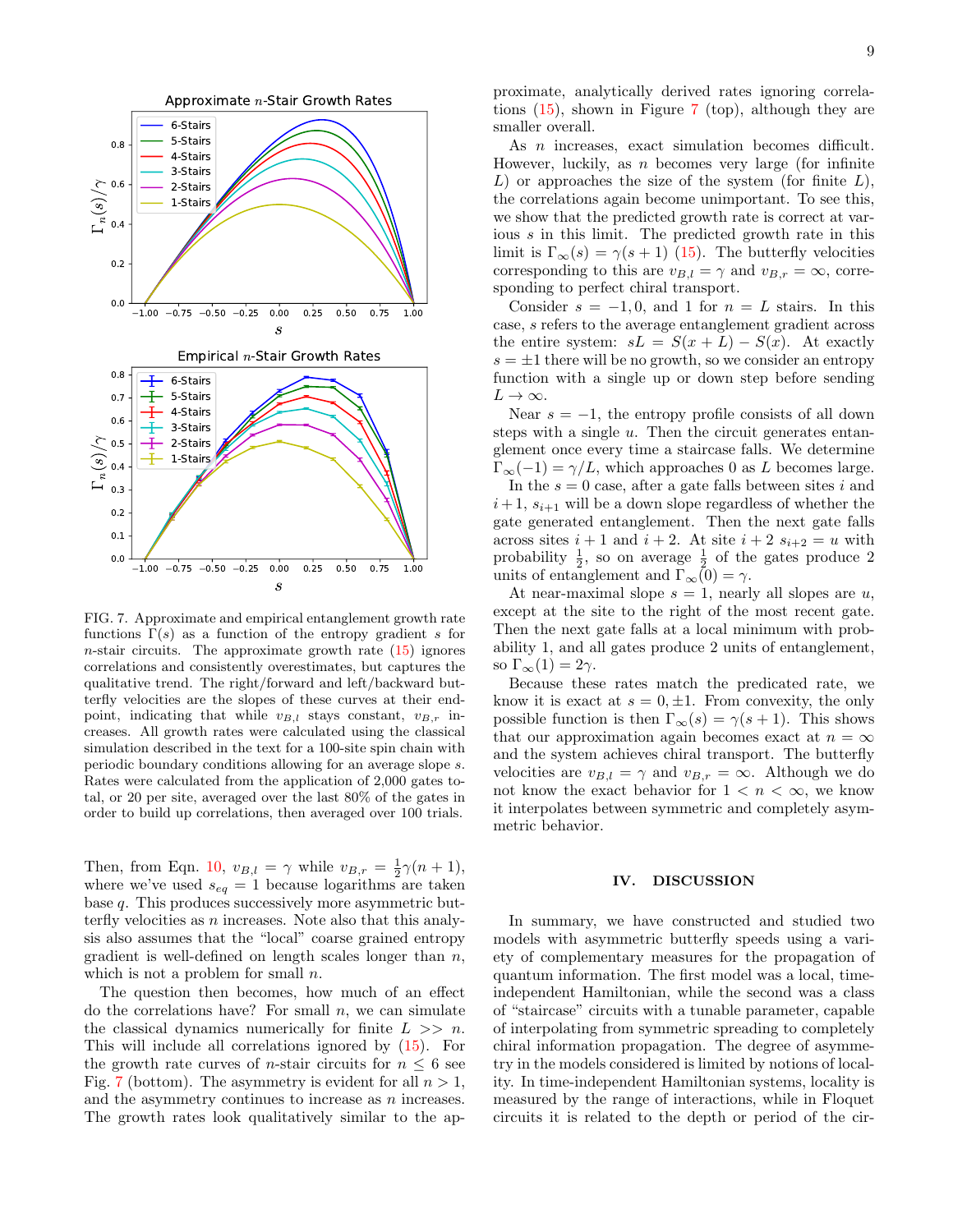cuit. In unitary circuits that are random in space and time, a notion of locality is encoded by the extent of spatial correlations in the circuit architecture, such as in the staircase models presented here.

The Hamiltonian model presented here was quite general, with several tuning parameters. For example, it might be interesting to study how the asymmetry in butterfly speeds evolves as the system approaches the manybody localization transition where the butterfly speeds are zero and information propagation is logarithmic in time. Separately, another interesting direction of research could entail finding the most asymmetric Hamiltonians possible for a given range of interactions.

It would also be interesting to study how asymmetries in various measures of particle and information transport are intertwined with each other. For example, must it be the case that different quantities like the transport of conserved densities (like energy of particles), the spreading

- <span id="page-9-0"></span>[1] J. M. Deutsch, "Quantum statistical mechanics in a closed system," Phys. Rev. A 43[, 2046–2049 \(1991\).](http://dx.doi.org/ 10.1103/PhysRevA.43.2046)
- [2] Mark Srednicki, "Chaos and quantum thermalization," Phys. Rev. E 50[, 888–901 \(1994\).](http://dx.doi.org/10.1103/PhysRevE.50.888)
- <span id="page-9-1"></span>[3] Marcos Rigol, Vanja Dunjko, and Maxim Olshanii, "Thermalization and its mechanism for generic isolated quantum systems," Nature 452[, 854–858 \(2008\).](http://dx.doi.org/ 10.1038/nature06838)
- <span id="page-9-2"></span>[4] Rahul Nandkishore and David A. Huse, "Many-body localization and thermalization in quantum statistical mechanics," [Annual Review of Condensed Matter Physics](http://dx.doi.org/10.1146/annurev-conmatphys-031214-014726) 6[, 15–38 \(2015\).](http://dx.doi.org/10.1146/annurev-conmatphys-031214-014726)
- <span id="page-9-3"></span>[5] A. I. Larkin and Y. N. Ovchinnikov, "Quasiclassical Method in the Theory of Superconductivity," Soviet Journal of Experimental and Theoretical Physics 28, 1200 (1969).
- [6] J. Maldacena, S. H. Shenker, and D. Stanford, "A bound on chaos," [Journal of High Energy Physics](http://dx.doi.org/10.1007/JHEP08(2016)106) 8, 106 (2016), [arXiv:1503.01409 \[hep-th\].](http://arxiv.org/abs/1503.01409)
- <span id="page-9-4"></span>[7] S. H. Shenker and D. Stanford, "Black holes and the butterfly effect," [Journal of High Energy Physics](http://dx.doi.org/10.1007/JHEP03(2014)067) 3, 67 [\(2014\),](http://dx.doi.org/10.1007/JHEP03(2014)067) [arXiv:1306.0622 \[hep-th\].](http://arxiv.org/abs/1306.0622)
- <span id="page-9-5"></span>[8] W. Brown and O. Fawzi, "Scrambling speed of random quantum circuits," ArXiv e-prints (2012), [arXiv:1210.6644 \[quant-ph\].](http://arxiv.org/abs/1210.6644)
- [9] P. Hosur, X.-L. Qi, D. A. Roberts, and B. Yoshida, "Chaos in quantum channels," [Journal of High Energy](http://dx.doi.org/10.1007/JHEP02(2016)004) Physics 2[, 4 \(2016\),](http://dx.doi.org/10.1007/JHEP02(2016)004) [arXiv:1511.04021 \[hep-th\].](http://arxiv.org/abs/1511.04021)
- <span id="page-9-7"></span>[10] A. Nahum, J. Ruhman, S. Vijay, and J. Haah, "Quantum Entanglement Growth under Random Unitary Dynamics," [Physical Review X](http://dx.doi.org/10.1103/PhysRevX.7.031016) 7, 031016 (2017), [arXiv:1608.06950 \[cond-mat.stat-mech\].](http://arxiv.org/abs/1608.06950)
- <span id="page-9-20"></span>[11] Adam Nahum, Sagar Vijay, and Jeongwan Haah, "Operator spreading in random unitary circuits," [Phys. Rev.](http://dx.doi.org/10.1103/PhysRevX.8.021014) X 8[, 021014 \(2018\).](http://dx.doi.org/10.1103/PhysRevX.8.021014)
- <span id="page-9-21"></span>[12] C. W. von Keyserlingk, Tibor Rakovszky, Frank Pollmann, and S. L. Sondhi, "Operator hydrodynamics, otocs, and entanglement growth in systems without conservation laws," Phys. Rev. X 8[, 021013 \(2018\).](http://dx.doi.org/10.1103/PhysRevX.8.021013)
- <span id="page-9-9"></span>[13] Tibor Rakovszky, Frank Pollmann, and C. W. von Keyserlingk, "Diffusive hydrodynamics of out-of-time-

of quantum entanglement, and the growth of local operators all inherit signatures of asymmetry, or is it possible to disentangle these?

Note Added— The majority of these results were presented in the senior thesis of the lead author [\[41\]](#page-10-8) in May 2018. While we were completing this manuscript, a study appeared also showing asymmetric information transport in local, time-independent Hamiltonians [\[42\]](#page-10-9), but the asymmetry in that work is derived from particle exchange statistics. By contrast, our paper derives derives models with asymmetric information transport while keeping particle statistics fixed, and is thus complementary to [\[42\]](#page-10-9).

Acknowledgements— We thank Adam Nahum, Cheryne Jonay and David Luitz for helpful discussions. VK is supported by the Harvard Society of Fellows and the William F. Milton Fund.

ordered correlators with charge conservation," [Phys. Rev.](http://dx.doi.org/10.1103/PhysRevX.8.031058) X 8[, 031058 \(2018\).](http://dx.doi.org/10.1103/PhysRevX.8.031058)

- <span id="page-9-8"></span>[14] Vedika Khemani, Ashvin Vishwanath, and David A. Huse, "Operator spreading and the emergence of dissipative hydrodynamics under unitary evolution with conservation laws," Phys. Rev. X 8[, 031057 \(2018\).](http://dx.doi.org/ 10.1103/PhysRevX.8.031057)
- <span id="page-9-6"></span>[15] Amos Chan, Andrea De Luca, and J. T. Chalker, "Solution of a minimal model for many-body quantum chaos," Phys. Rev. X 8[, 041019 \(2018\).](http://dx.doi.org/10.1103/PhysRevX.8.041019)
- <span id="page-9-10"></span>[16] Adam Nahum, Jonathan Ruhman, and David A. Huse, "Dynamics of entanglement and transport in onedimensional systems with quenched randomness," [Phys.](http://dx.doi.org/10.1103/PhysRevB.98.035118) Rev. B 98[, 035118 \(2018\).](http://dx.doi.org/10.1103/PhysRevB.98.035118)
- <span id="page-9-11"></span>[17] J. Gütschow, "Entanglement generation of clifford quantum cellular automata," [Applied Physics B](http://dx.doi.org/10.1007/s00340-009-3840-1) 98, 623–633 [\(2009\).](http://dx.doi.org/10.1007/s00340-009-3840-1)
- <span id="page-9-12"></span>[18] Johannes Gütschow, Sonja Uphoff, Reinhard F. Werner, and Zoltán Zimborás, "Time asymptotics and entanglement generation of clifford quantum cellular automata," [Journal of Mathematical Physics](http://dx.doi.org/10.1063/1.3278513) 51, 015203 (2010).
- <span id="page-9-13"></span>[19] Hoi Chun Po, Lukasz Fidkowski, Takahiro Morimoto, Andrew C. Potter, and Ashvin Vishwanath, "Chiral floquet phases of many-body localized bosons," [Phys. Rev.](http://dx.doi.org/ 10.1103/PhysRevX.6.041070) X 6[, 041070 \(2016\).](http://dx.doi.org/ 10.1103/PhysRevX.6.041070)
- <span id="page-9-14"></span>[20] It is possible to get chiral information transport on the edge of a two-dimensional model using only a finite-depth Floquet circuit [\[19,](#page-9-13) [43\]](#page-10-10).
- <span id="page-9-15"></span>[21] C. Jonay, D.A. Huse, and A. Nahum, Coarse-grained dynamics of operator and state entanglement [1803.00089.](http://arxiv.org/abs/1803.00089)
- <span id="page-9-16"></span>[22] Thomas Iadecola and Timothy H. Hsieh, "Floquet supersymmetry," [Phys. Rev. Lett.](http://dx.doi.org/10.1103/PhysRevLett.120.210603) 120, 210603 (2018).
- <span id="page-9-17"></span>[23] Vadim Oganesyan and David A. Huse, "Localization of interacting fermions at high temperature," [Phys. Rev. B](http://dx.doi.org/ 10.1103/PhysRevB.75.155111) 75[, 155111 \(2007\).](http://dx.doi.org/ 10.1103/PhysRevB.75.155111)
- <span id="page-9-18"></span>[24] Arijeet Pal and David A. Huse, "Many-body localization phase transition," Phys. Rev. B 82[, 174411 \(2010\).](http://dx.doi.org/ 10.1103/PhysRevB.82.174411)
- <span id="page-9-19"></span>[25] Y. Y. Atas, E. Bogomolny, O. Giraud, and G. Roux, "Distribution of the ratio of consecutive level spacings in random matrix ensembles," [Phys. Rev. Lett.](http://dx.doi.org/ 10.1103/PhysRevLett.110.084101) 110, 084101 [\(2013\).](http://dx.doi.org/ 10.1103/PhysRevLett.110.084101)